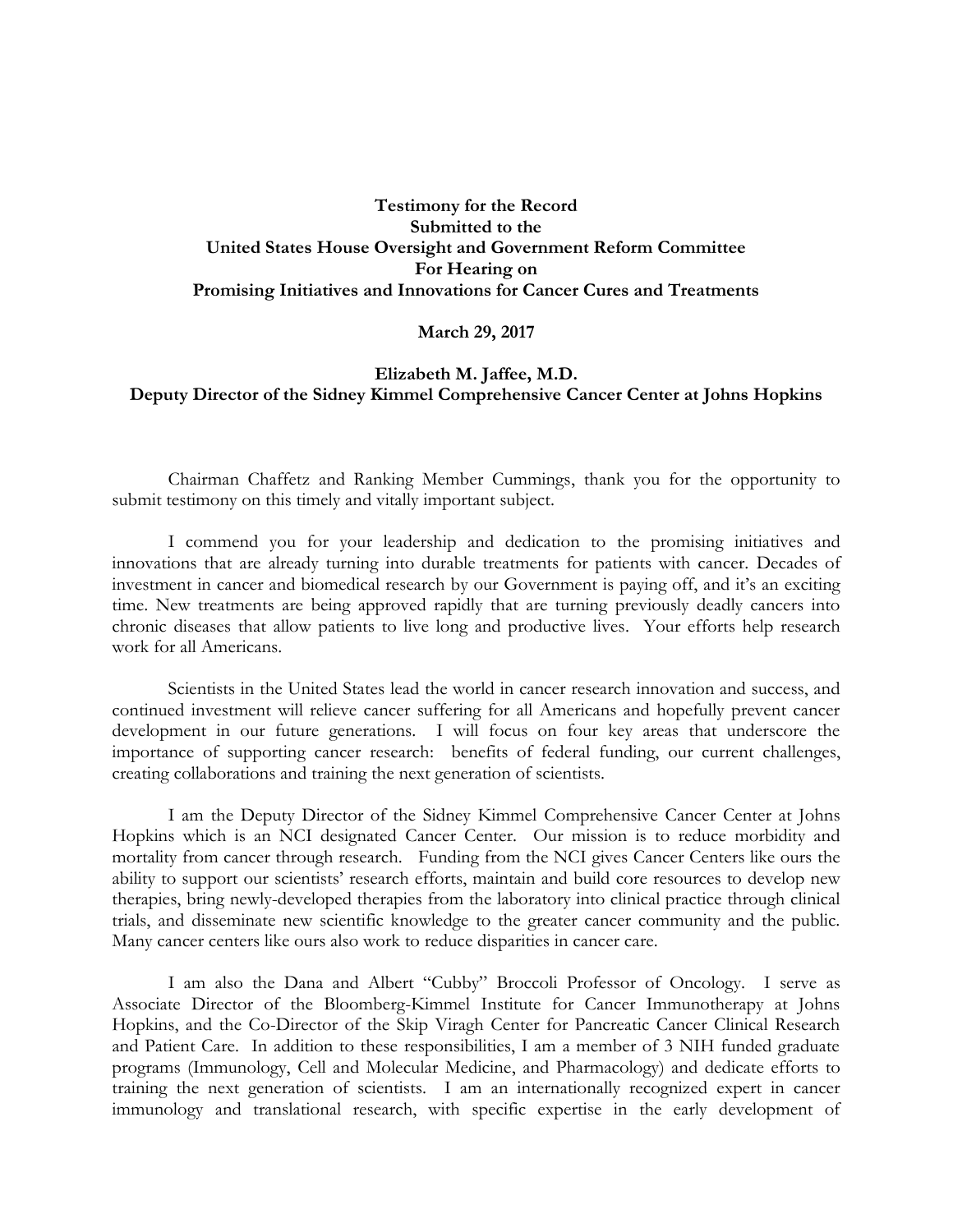immunotherapies for breast and pancreatic cancers. I have served on numerous academic advisory boards and currently serve as Chair of the National Cancer Advisory Board. I also served as a co-Chair of the NCI Blue Ribbon Panel for the national Cancer Moonshot Initiative. I am now the current President Elect of the American Association for Cancer Research. In summary, my 25-year career has been dedicated to finding cures for cancer and training young scientists.

### **Benefits of federal investment in research**

We are in the midst of a technological revolution that is providing new insights into human biology and cancer. We are amassing huge amounts of information and using it to transform how we approach cancer treatment and prevention. To bolster this progress, the Beau Biden Cancer Cures Act within the 21<sup>st</sup> Century Cures Act was enacted. It comes at a fortuitous moment in this advancement of knowledge, providing a critical investment needed for new cancer research and precision medicine. This investment is needed in addition to the ongoing NIH and NCI budget allocations, to accelerate in 5 years what would take 10 years to move new discoveries into treatments for patients with cancer. It is important to stress that any cuts made to the NIH and NCI budget will slow future discoveries and innovation and will take away from the potential success of the 21<sup>st</sup> Century Cures Act that was intended to enhance the current and future NIH and NCI budgets.

I co-chaired the Blue Ribbon Panel, which engaged the entire cancer community to identify 10 priority areas ripe for the development of cancer treatments and prevention tools. These recommendations are a roadmap that leverages new advances already made in cancer diagnosis, prevention and treatment as a result of the long-term investment by our government in basic and translational research. There are many examples of recent successes that are already reducing suffering and improving the lives of patients with cancer.

One example of this is a cancer treatment that uses the body's own immune system to kill cancer. In just the last six years, a variety of "immunotherapy" drugs have been approved by the FDA for 20 different metastatic cancers that include malignant melanoma, renal cell carcinoma, non-small cell lung cancer, bladder cancer, head and neck cancer, and Merkel cell carcinoma. Patients with these cancers would have died of their disease in less than a year and now are living years with good quality of life.<sup>1-3</sup> This is the direct result of decades of investment in understanding how the immune system works and sees cancer. Our understanding the immune system has also led to the development of vaccines that can prevent cancers that are associated with two common viruses, human papilloma virus and hepatitis B virus. These advances are saving American lives and the lives of people worldwide. $45$ 

The rapid pace of scientific discovery in how the immune system sees cancer has opened the door to new areas of research that would not have been possible even 5 years ago. As one example, the NCI is now investing in laboratory research and cancer screening studies to develop ways to prevent the majority of cancers that are not due to viruses. Most cancers develop as a result of stepwise genetic changes that transform normal cells into premalignant cells and then into cancers. Scientists are now working on developing vaccines that can recognize the earliest changes in the normal cell and eradicate these changes before they cause malignancies. This progress is possible because of government funding in basic research on the immune system, genomic sequencing research through The Cancer Genome Atlas, and the development of genetically engineered mouse models that utilize the genome sequencing data to emulate how cancers develop in humans.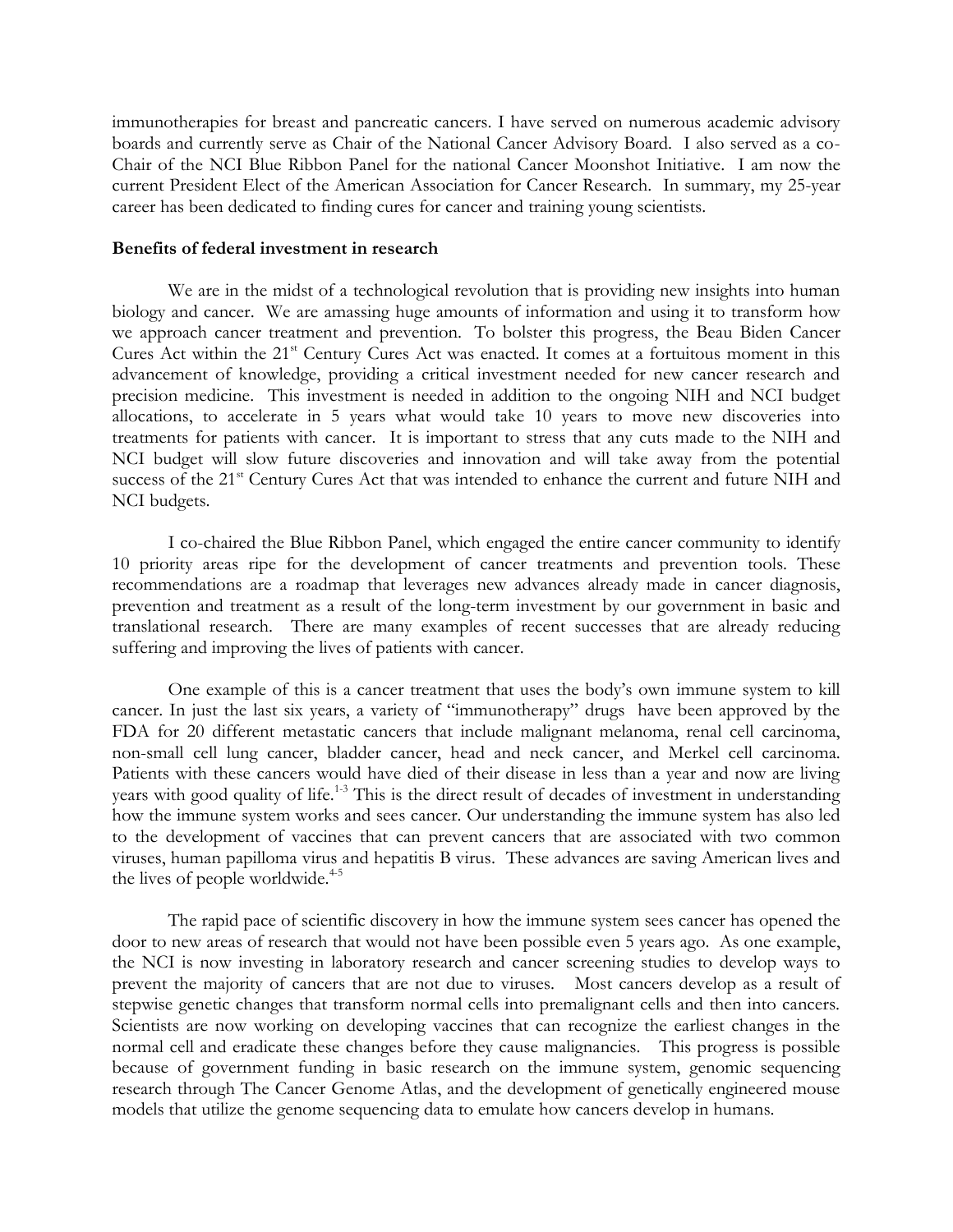Early development of vaccines for cancer prevention is already paying off. Even for a deadly disease such as pancreatic cancer, we can now use vaccines in patients who undergo surgical removal of their cancer to prevent the cancer from coming back. Federal funding was used to develop one such vaccine approach at Johns Hopkins. We have treated 60 patients with this vaccine in the earliest type of clinical trial that aimed to determine if it can be effective. These patients were expected to have recurrence of their cancer within 1 year. Instead, some of these patients are celebrating their survival more than 10 years later. If it weren't for federal funding, this study could not have happened and these patients may not be alive today.

#### **Current Challenges**

Although we are in a scientific revolution and making great progress, there are still many challenges to overcome. Several were identified by the Blue Ribbon Panel. One is the lack of progress that has been made for rare cancers. Among this category are pediatric cancers. Treatment for these cancers are not typically developed by the Pharmaceutical Industry due to their rarity. In contrast, the NCI has supported networks, including the Children's Oncology Group and Adult and Pediatric Brain Tumor Consortiums, that provide the opportunity for multiple cancer centers to work together to conduct research and clinical trials focused on these rare diseases. These networks are critical for progress yet they are underfunded and fall short of the more common cancers when it comes to developing new clinical trials that have the potential to bring new treatments to patients. One such NCI-funded network -- The Cancer Immunology Trials Network -- led to the development of an immunotherapy drug for a rare form of skin cancer called Merkel Cell Carcinoma. The FDA approved this therapy within a few years of when the Network began its clinical trials. This is historic progress for people with this type of cancer and could not have happened without a government investment in clinical research. We need to do more of this and more quickly to bring these new agents to patients with different cancer types.

The NCI is the main source of funding for research on pediatric cancers. Pediatric brain tumors are among the most difficult cancers to treat, and a rare type called diffuse intrinsic pontine glioma or "DIPG" is even more challenging. DIPG affects the brain stem, with cancerous cells interspersed with healthy brain cells. Due to its structure and location, surgery is not possible and it is almost always fatal. Over the past 10 years, research has provided an improved understanding of this cancer including the identification of genetic mutations that are potential targets for new therapies.<sup>6</sup> These opportunities could only have occurred because of the Government's investment in this disease.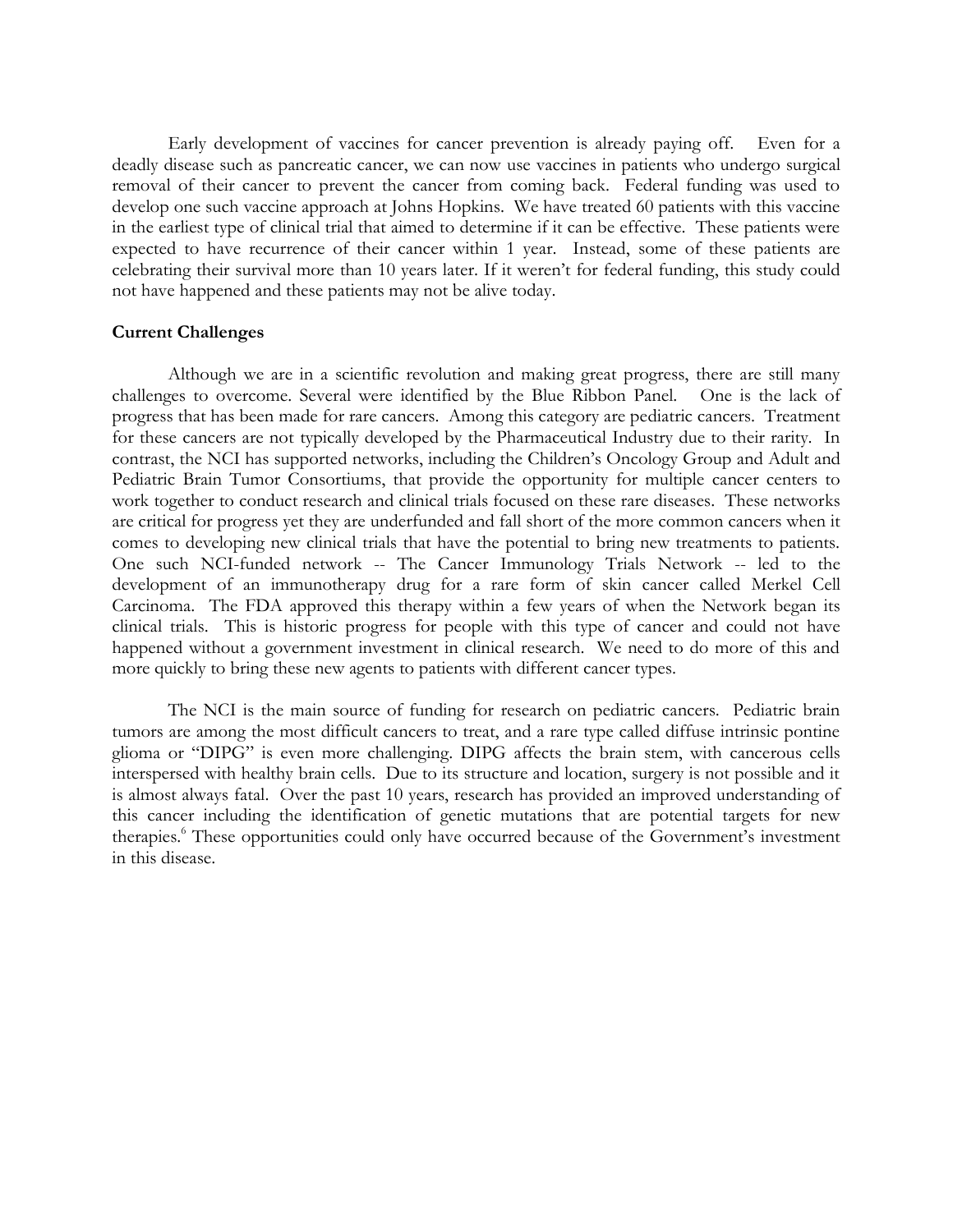Another challenge is the need for enhanced population science research to identify barriers and provide solutions to people who typically lack access to the best cancer treatments. This research is needed for people in inner cities and rural areas, as well as for people of lower socioeconomic status, all of whom experience great disparities in cancer care. Government funded Cancer Centers provide the resources to conduct these population-based studies and offer solutions to overcome barriers to access. Johns Hopkins has made significant progress in the State of Maryland. Increasing minority access to care and recruitment into clinical trials has been a major priority for our Cancer Center. Maryland has more than twice the population of African-American citizens, compared with all 50 states. Cancer continues to affect minority populations disproportionately. Cancer death rates among black men are 27% higher than among white men, and 14% higher among black women when compared with white women.<sup>7</sup> We have done significant outreach in the community to advance our understanding of factors that influence disparities, determine biologic differences that may contribute, and provide better care, including ensuring all populations have equal access to clinical trials. After studying the problem of clinical trials access among our own populations of cancer patients, we narrowed the gap between minorities and nonminorities who participate in clinical trials by 60% since 2001.

Maryland was once the state with the second highest cancer death rate. Those deaths have plummeted in our state, and we are now the 31<sup>st</sup>. This significant reduction is due in large part to Government funded screening programs that have been implemented in low income areas and our inner cities. These screening programs have identified individuals with early colorectal, prostate, breast, and cervical cancers and have provided them with earlier access to the best treatment and clinical trials. The US Centers for Disease Control and Prevention reports that Maryland excels in cancer screening, and this is due entirely to federal funding.

As our population changes we continue to face new challenges. Obesity and diabetes are increasing among young Americans. There are a number of cancers that are starting to increase in incidence as a result, including, liver and intrahepatic bile duct cancers. Continued government resources are needed to understand the science that links these chronic conditions to cancer development so that new screening approaches and interventions can be developed to intercept an impending cancer epidemic.

### **Collaborations**

Collaborations between the NCI, the FDA, cancer foundations, advocacy groups, biotechnology and pharmaceutical companies, and patients is critical to ensure progress in reducing cancer morbidity and mortality. Government funding of early discoveries provides a foundation for new opportunities between academia, biotechnology companies, and pharma. These are important collaborations that could not occur without a federal investment in research because it is this investment that leads to the new innovations and early discoveries at the academic level that can then be further developed by biotech and pharma. We lead the world in technology development and research. We will only stay in the lead if we have increased government investment in the NCI and NIH.

The speed at which we are collecting data through cancer research makes collaborations and sharing of data critical. To make this data work well for us, we need to develop computational biology platforms for data processing and sharing. Our government stands poised to not only fund the generation of this data, but to also provide platforms for sharing it. The genomic sequencing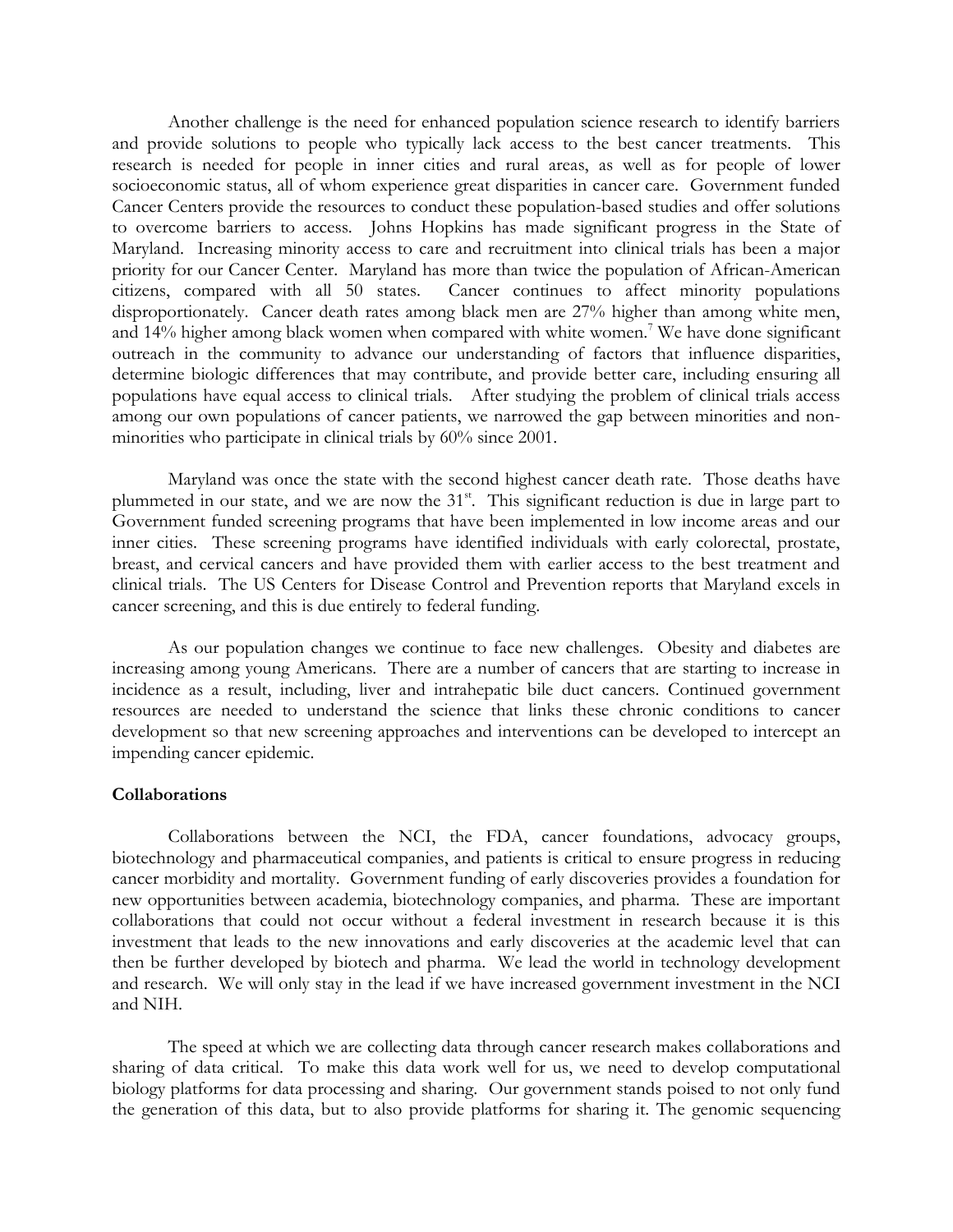data generated by the federally-funded Cancer Genome Atlas is an excellent example. This data is used widely by researchers to generate genetic models of cancer development and drive the next questions in cancer biology and drug development. This investment has also led to a new area of medicine – precision medicine – which utilizes the genetics of a patient's specific cancer to determine the best treatment. The NCI has since begun a national clinical trial called the MATCH trial which pairs patients with tailored options for clinical trials based on their tumor's genetics.

The Blue Ribbon Panel identified data sharing as one of the top priorities. In addition to expanding the scientific data generated, the Panel recommended developing ways in which patients can access these data systems, input their own data for analysis by scientists, and also get "preregistered" for clinical trials among all NCI-designated cancer centers. However, this recommendation can only be implemented with Government investment.

#### **Next Generation of Scientists**

The state of science and medicine are at a Crossroads. On one hand, we are in the middle of a revolution that is turning decades of government investment into real treatments that are saving lives. On the other hand, the perceived instability of government funding for research due to the threatened reduction in the NCI and NIH budget without significant increases in the past decade has created a crisis where young people are less inclined to pursue this as a career.<sup>8</sup> The potential impact is grim – without the funding to launch a young scientist's research in the US, our young scientists are turning elsewhere. They are taking positions outside academia, leaving the US for countries that are using sustained funding to recruit our young scientists, or they are leaving science entirely. The lack of sustained investments in research and training is leading to a severe reduction in the scientific work force and recruitment of the best and the brightest to the field. We need to take a lesson from history. Before the World Wars, Germany dominated research and technology development. Americans pursuing a career in science had to learn the German language to read their original research. Since then, the US has dominated science, technology and medicine. This was due to the sustained government investment over the past 70 years. Such an investment had many important outcomes including the deciphering of the biology of many diseases that led to new therapies and the rise of the biotechnology and pharmaceutical industry that developed these new therapies, created many jobs, and made the US leaders worldwide. We need to grow biomedical research to show young scientists that these are long-term careers.

#### **Summary**

Our worldwide dominance in cancer research has direct impact on people's lives. It is this research that has given colon cancer patient Stefanie Joho a new life. At 23, Stefanie's cancer had spread widely and she endured multiple regimens of chemotherapy. However, nothing worked. She was told she was inoperable and had no further options. She had debilitating pain and was down to less than 100 lbs. Stefanie's sister was determined to help and scoured the internet. She found a clinical trial using an immunotherapy drug for some forms of colorectal cancer at Johns Hopkins, and the underlying scientific discoveries spanning several decades leading up to this trial were funded by the NCI. Within three days of starting the immunotherapy drug, Stefanie's symptoms improved dramatically*.* Within 3 months, her tumor had shrunk 65%. More than a year later, she had a complete response. Stefanie remains healthy and is moving on with her life.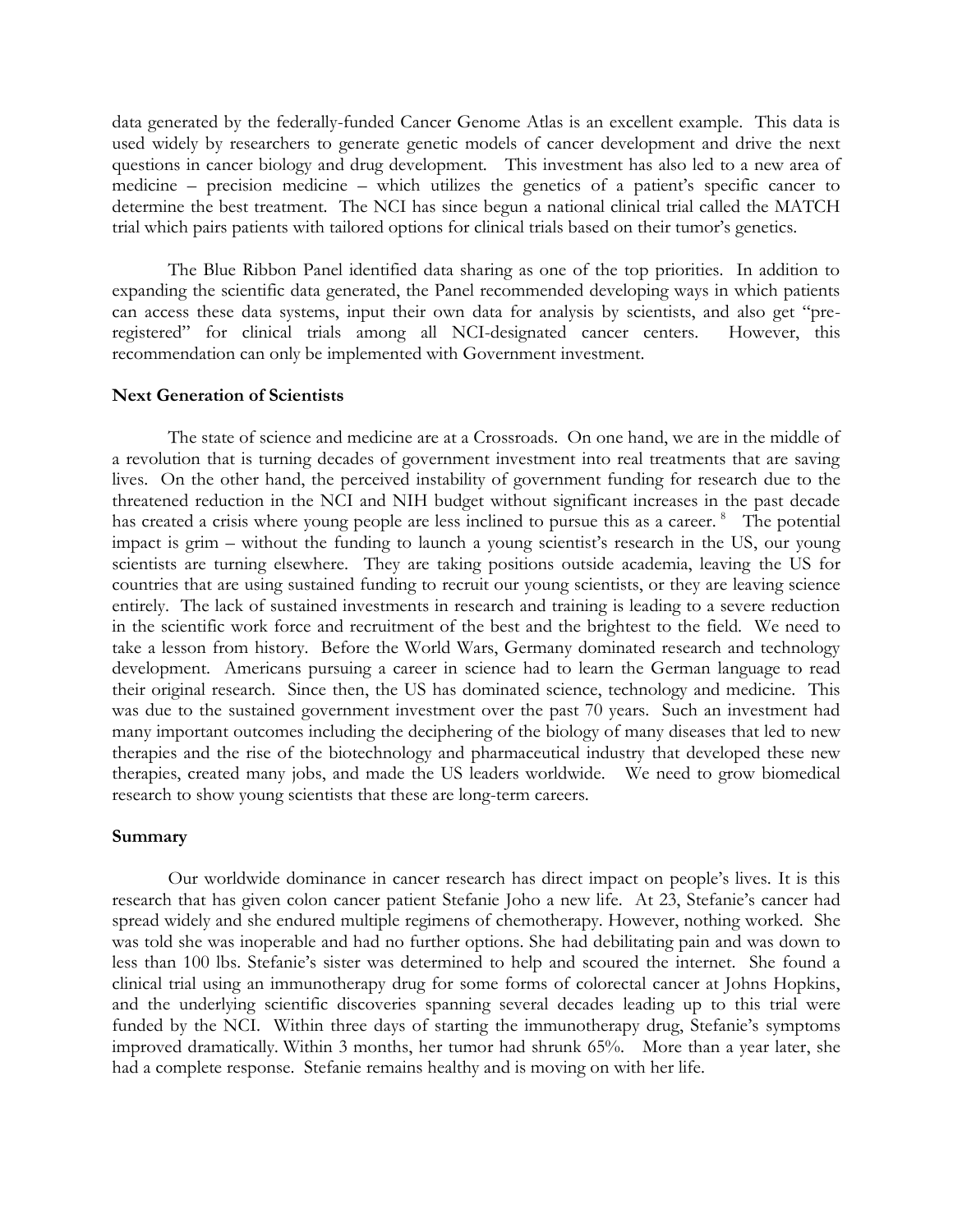The recent successes in science and medicine cannot continue without an increased government investment. Now is the time to recommit this investment in science and medicine. A renewed and more robust investment will provide continued support for innovation, ensure the future health of our medical and technology industries, provide a sustainable career path for young scientists who will be the future innovators, and importantly, provide the opportunity to rapidly develop new cancer treatments and prevention strategies to once and for all eradicate cancer. Thank you again for the opportunity to speak to you today, and I look forward to answering any questions you might have.

#### **References cited.**

- 1. Regulatory Affairs Professionals Society website: (RAPS)www.raps.org
- 2. Approvals in 2016: the march of the checkpoint inhibitors. *Nature Reviews Clinical Oncology* **14**,133–134 (2017).
- 3. US Food and Drug Administration. Hematology/oncology (cancer) approvals and safety notifications. *FDA* <http://www.fda.gov/Drugs/InformationOnDrugs/ApprovedDrugs/ucm279174.htm> (2016).
- 4. HPV Vaccination: Current Global Status*. [Current Obstetrics and Gynecology Reports](https://link.springer.com/journal/13669) 4 (4):* 220–233 (2015)
- 5. Cancer: Disease Control Priorities, Third Edition (Volume 3). Washington (DC): The International Bank for Reconstruction and Development / The World Bank; 2015 Nov. Chapter 8.
- 6. Neuro-oncology: New therapeutic targets for diffuse intrinsic pontine glioma. *Nat Rev Neurology (2017).*
- 7. Cancer Facts and figures 2017, American Society, Cancer.org
- 8. Source: <http://sestat.nsf.gov/>